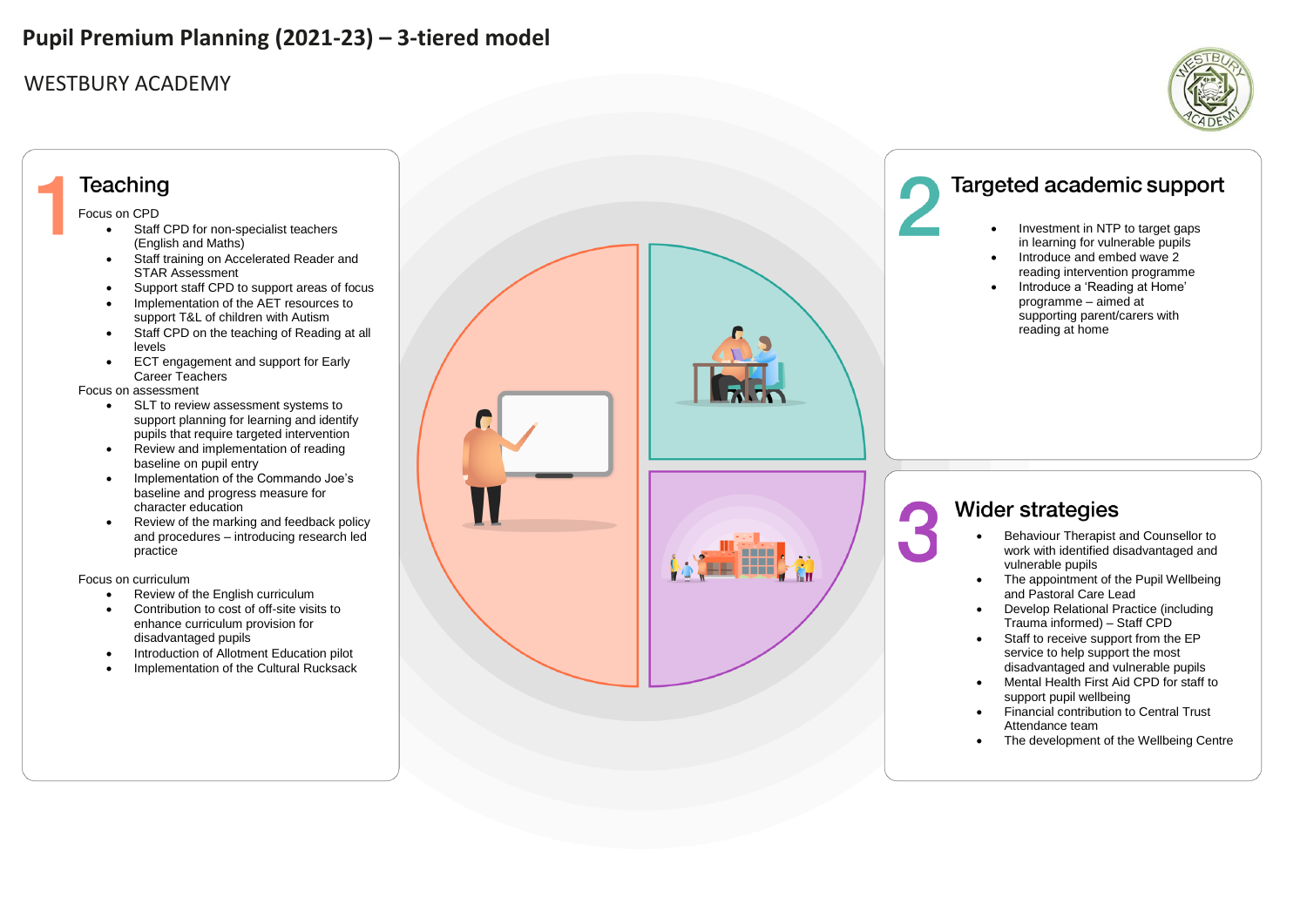### **Pupil premium strategy statement**

#### **School Overview**

| <b>Metric</b>                               | <b>Data</b>             |
|---------------------------------------------|-------------------------|
| School name                                 | <b>Westbury Academy</b> |
| Pupils in school                            | 110                     |
| The proportion of disadvantaged pupils      | 78%                     |
| Pupil premium allocation this academic year | £78,255                 |
| Academic year or years covered by statement | 2021 to 2023            |
| Publish date                                | November 2021           |
| Review date                                 | November 2022           |
| Statement authorised by                     | L Morgan                |
| Pupil premium lead                          | Mr J Richardson         |
| Governor lead                               | <b>LGB</b>              |

#### **Disadvantaged pupil barriers to success**

Outcomes and progress can be significantly related to e.g. low literacy levels, social, emotional and mental health-related challenges and available support for parent/carers.

Erratic attendance due to changing or challenging home circumstances and previous educational experiences.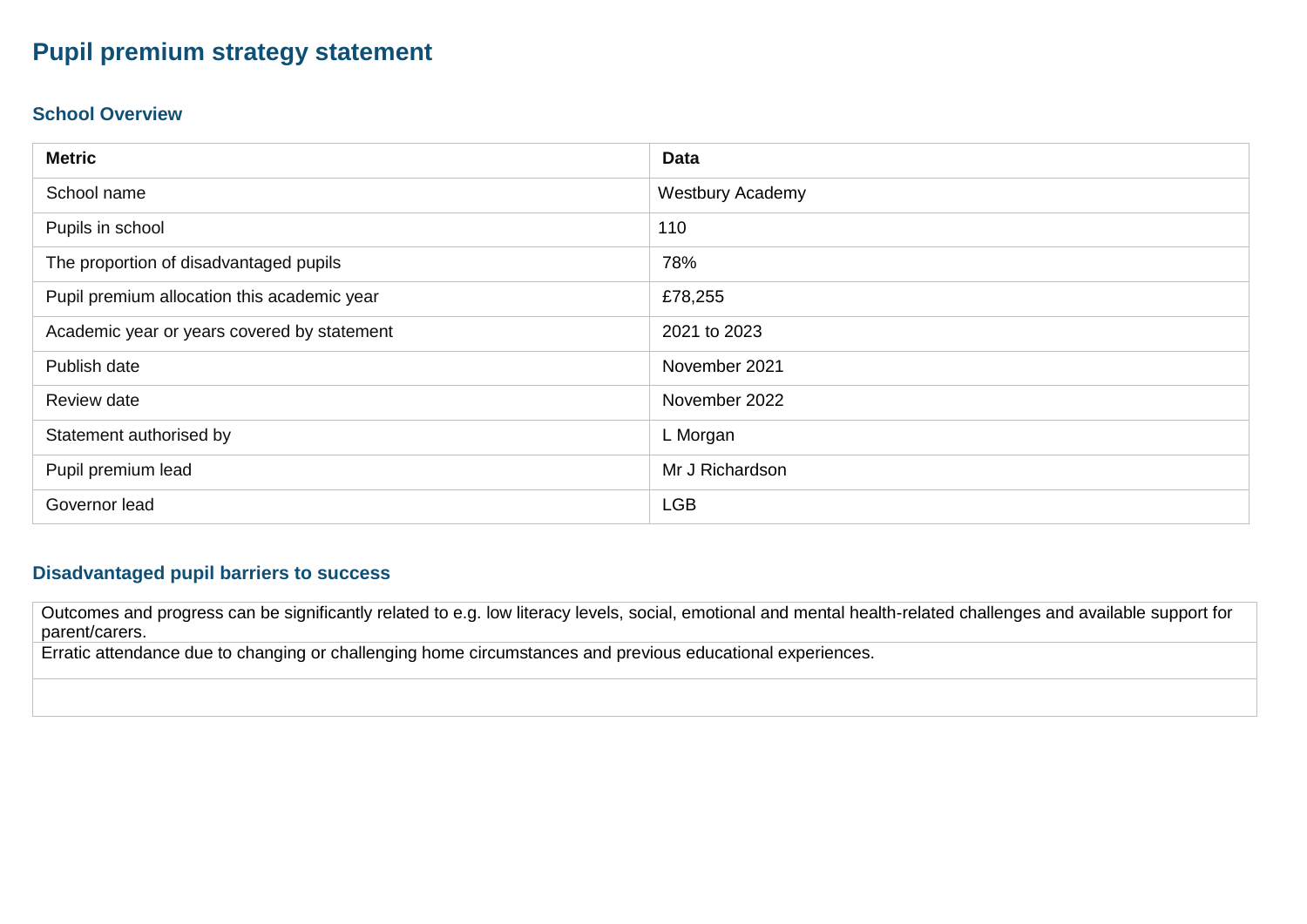### **The strategy aims for disadvantaged pupils - academic achievement**

| Aim                                                                         | <b>Evidence of impact</b>                                                                                                  | <b>Target date</b> |
|-----------------------------------------------------------------------------|----------------------------------------------------------------------------------------------------------------------------|--------------------|
| PP pupils to make reading progress, in line with non-PP<br>pupils           | Pupils make reading progress against their<br>starting point (beginning of the academic year)                              | <b>July 2022</b>   |
| PP pupils to make at least the same levels of progress as<br>non-pp pupils. | PP pupils academic progress is not<br>disadvantaged by financial restraints.<br>Evidenced through termly progress reports. | Termly             |
| PP pupils in KS4 to achieve a qualification in English and<br><b>Maths</b>  | All PP pupils leave year 11 with a qualification<br>in English and Maths                                                   | <b>July 2022</b>   |

### **The strategy aims for disadvantaged pupils – wider outcomes (e.g. independence)**

| <b>Aim</b>                                                                                                             | <b>Evidence of impact</b>                                                                                                                                  | <b>Target date</b> |
|------------------------------------------------------------------------------------------------------------------------|------------------------------------------------------------------------------------------------------------------------------------------------------------|--------------------|
| To improve the attendance of all PP pupils                                                                             | PP pupil attendance is in line with non-PP<br>pupils                                                                                                       | <b>July 2023</b>   |
| The academy to develop its trauma-informed practice                                                                    | The academy can meet the wider needs of<br>pupils, evident from pupil/parent voice.<br>The academy practice to be recognised by<br>Trauma-Informed Schools | <b>July 2023</b>   |
| To support the pupil's ability to self-regulate, understand<br>their emotions and ability to communicate appropriately | Pupils develop strategies to self-regulate their<br>behaviour.<br>Pupils to have a greater understanding of their<br>emotions.                             | Ongoing            |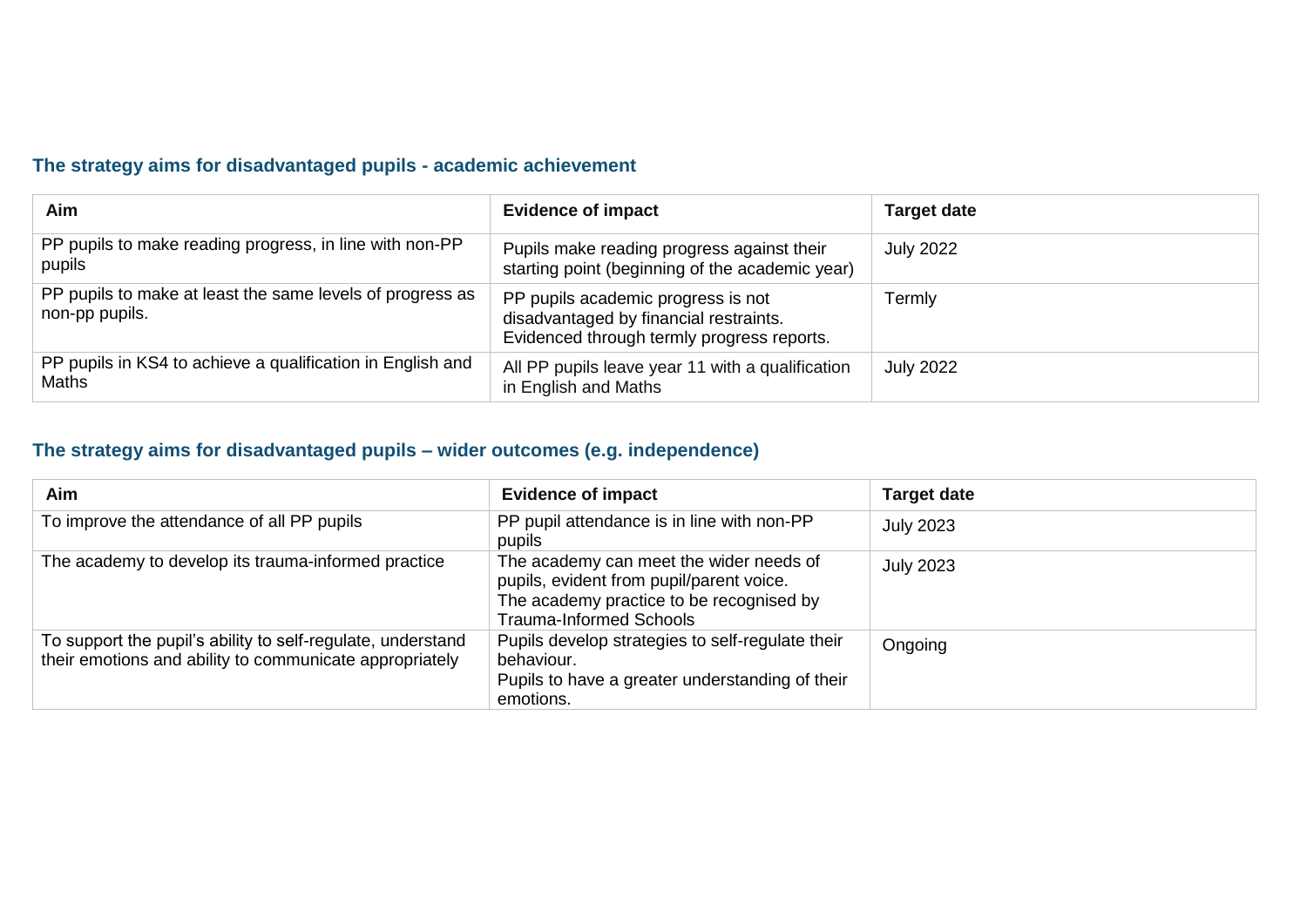### **Teaching priorities for the current academic year**

| <b>Measure</b>                                | <b>Activity</b>                                                                                                                                                         |
|-----------------------------------------------|-------------------------------------------------------------------------------------------------------------------------------------------------------------------------|
| Priority 1                                    | Review all staff knowledge of teaching reading and deliver appropriate CPD                                                                                              |
| Priority 2                                    | Reading intervention/programme (Accelerated Reader/STAR Reader) introduced/embedded for all<br>pupils, with progressed tracked and data to inform planning for learning |
| Priority 3                                    | Non-specialist teachers have appropriate training and support                                                                                                           |
| Priority 4                                    | Pupils to undergo appropriate reading baseline assessment on entry                                                                                                      |
| Barriers to learning these priorities address | Non-specialist teaching, low literacy levels and complex pupil needs                                                                                                    |
| Projected spending                            | £8,000                                                                                                                                                                  |

### **Targeted academic support for the current academic year**

| <b>Measure</b>                                | <b>Activity</b>                                                |
|-----------------------------------------------|----------------------------------------------------------------|
| Priority 1                                    | Introduce and embed a wave 2 reading intervention programme    |
| Barriers to learning these priorities address | Insufficient support for literacy at home and pupil engagement |
| Projected spending                            | £5,000                                                         |

### **Wider strategies for the current academic year**

| <b>Measure</b> | <b>Activity</b>                                      |
|----------------|------------------------------------------------------|
| Priority 1     | Investment in the Trust Attendance & Welfare service |
| Priority 2     | Staff received appropriate trauma-informed training  |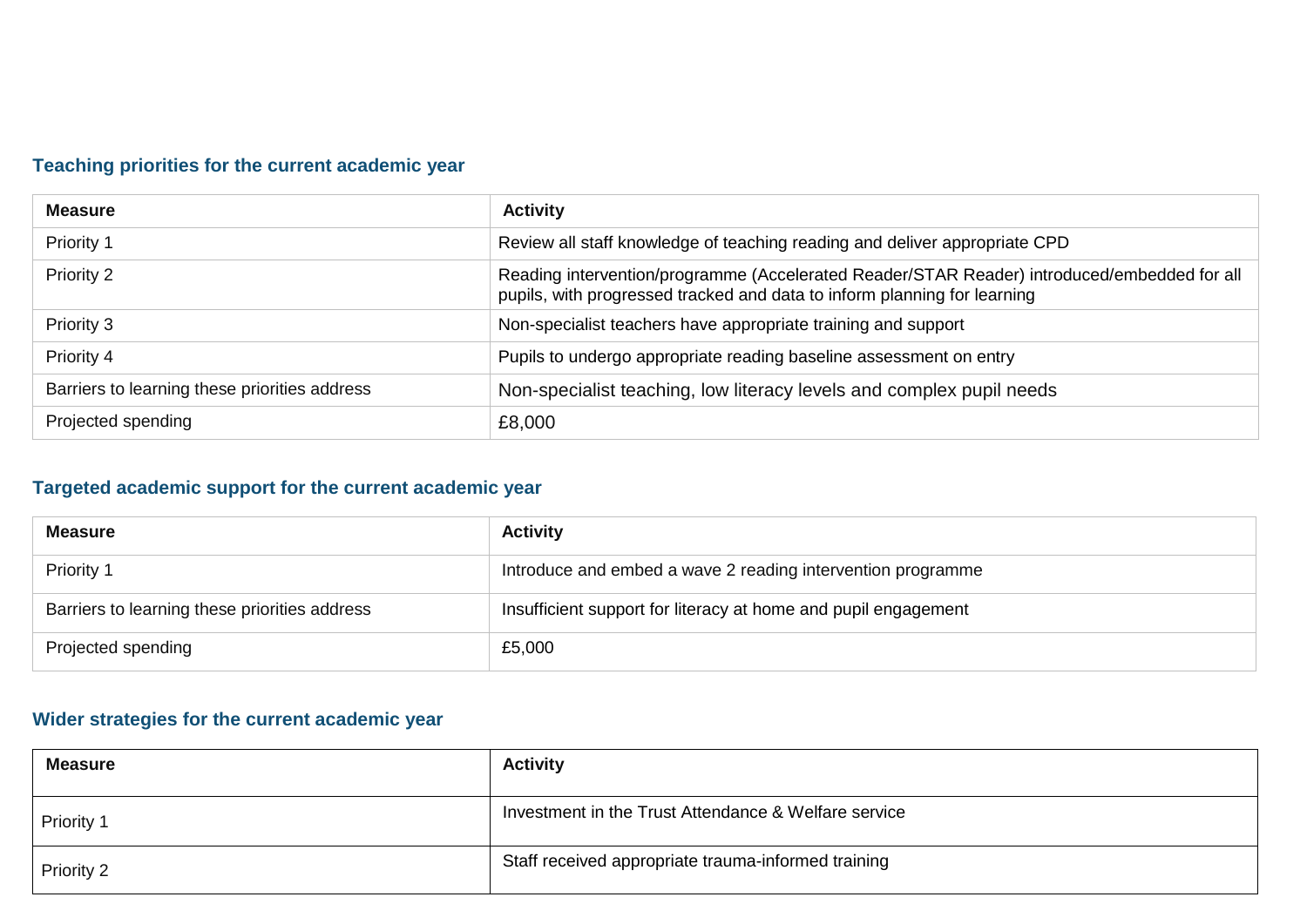| Priority 3                                    | Behaviour Therapist to work with an identified cohort of pupils and have a mechanism for the<br>intervention to continue beyond the programme. Impact to be tracked by SENDCo. |
|-----------------------------------------------|--------------------------------------------------------------------------------------------------------------------------------------------------------------------------------|
| Priority 4                                    | Counsellor to work with an identified cohort of pupils. Impact tracked by SENDCo                                                                                               |
| Barriers to learning these priorities address | Impact of COVID on attendance and admissions of pupils with historic low school attendance<br>Measuring the impact of the Behaviour Therapist and Counsellor                   |
| Projected spending                            | £65,255                                                                                                                                                                        |

## **Monitoring and implementation**

| <b>Area</b>      | Challenge                                                                                                               | <b>Mitigating action</b>                                                                                            |
|------------------|-------------------------------------------------------------------------------------------------------------------------|---------------------------------------------------------------------------------------------------------------------|
| Teaching         | Ensuring all staff have received appropriate training and<br>support to consistently implement the identified training. | Use of INSET days and reflective sessions to revisit further training needs<br>(follow Trust CPD cycle)             |
| Targeted support | Ensuring that there is a clear system in place to identify the<br>most at need pupils.                                  | SENDCo to oversee all wave 2 interventions and ensure there is a clear<br>identification/referral system.           |
|                  | Lack of parent/carer engagement in reading incentive.                                                                   | Academy to ensure parent/carers are well informed of events and events<br>that meet the needs of the parent/carers. |
|                  | Lack of parent/carer engagement in support networks and<br>sessions                                                     | Academy to ensure parent/carers are well informed of events and events<br>that meet the needs of the parent/carers. |
| Wider strategies |                                                                                                                         | SLT to agree with facilitators targeted areas of training e.g. Behaviour<br>Therapist - use of language.            |
|                  | Staff feel overwhelmed with the amount of CPD and feel<br>unable to introduce everything in one go.                     |                                                                                                                     |